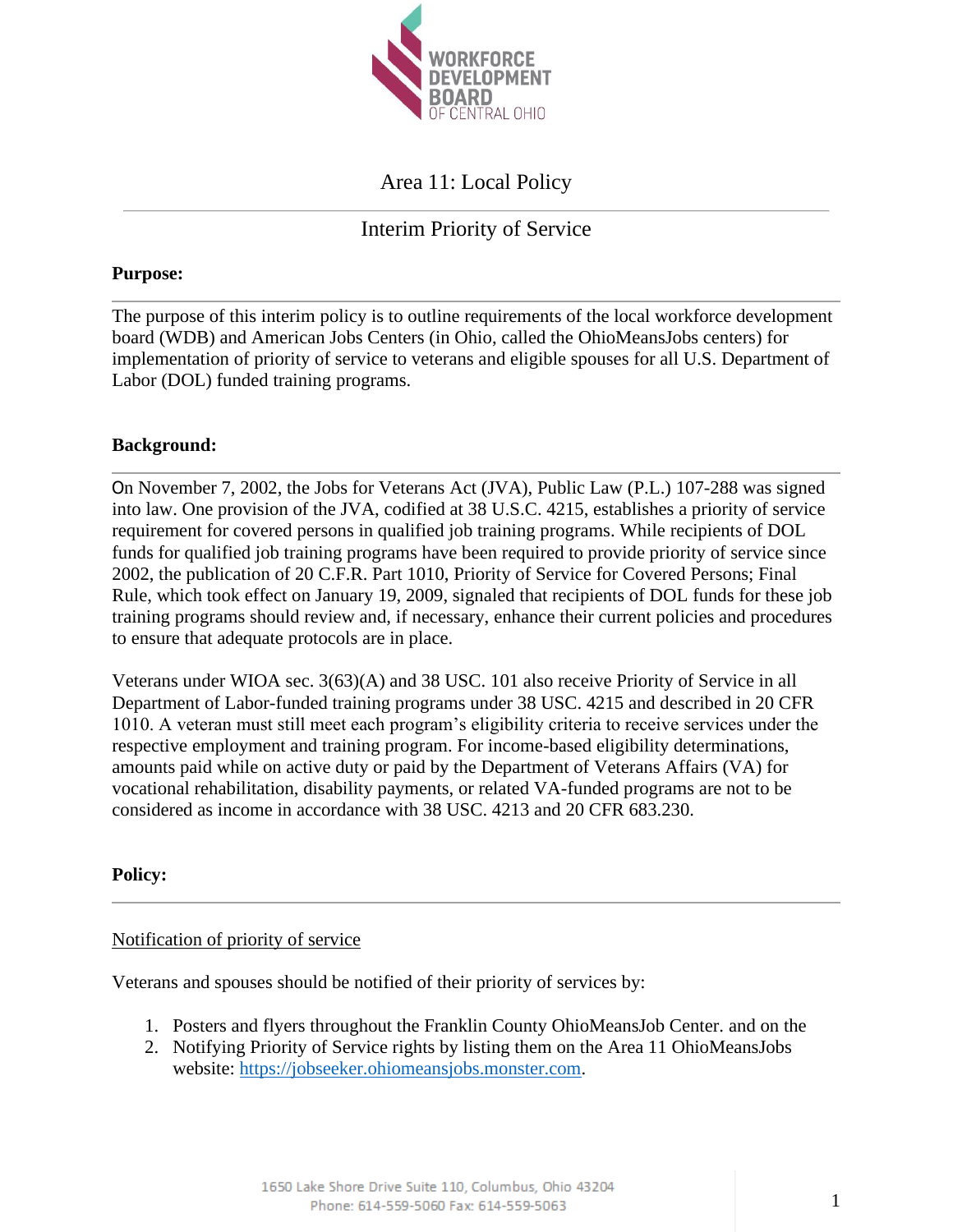3. Making Consortium partners and partner programs at other service delivery points aware of Priority of Service requirements.

## Determination of Veteran Status

Individuals entering the OhioMeansJobs Centers are identified at the point of entry upon completing registration.

Utilizing the Veteran Questionnaire (JFS Form 01863), the OhioMeansJobs front desk staff will thoroughly screen all Veteran or Eligible Spouses to ensure all covered parties are provided the full array of employment, training, and placement services. During the intake process, OhioMeansJobs staff will further explore the covered person's veteran status and assess whether or not the eligible parties meet one or more of the significant barriers to employment:

- 1. A special disabled or disabled veteran (or an individual who has a disability claim pending with the Department of Veterans Affairs (VA);
- 2. A homeless individual;
- 3. A recently-separated service member who has been unemployed for 27 or more weeks in the previous 12 months;
- 4. An offender who is currently incarcerated or has been released from incarceration;
- 5. An individual who lacks a high school diploma or equivalent certificate;
- 6. A low-income individual; or
- 7. A veteran of the Vietnam Era (February 28, 1961 to May 7, 1975.

If the covered person has at least one of the identified barriers to employment listed above and meet the definition of eligible veteran or eligible spouse or any other service group identified by the Jobs for Veterans State Grant (JVSG) along with the time and service requirements, they will be referred to the assigned Disabled Veteran Outreach Program Specialist (DVOP).

The Veteran Questionnaire also gives permission for staff and OhioMeansJobs Center partners to exchange and disclose necessary information in order for services to be provided by all programs being administered by OhioMeansJobs centers and/or other partners.

If the covered person, transitioning service member, or wounded, ill, or injured member of the Armed Forces (or spouse or family caregiver of such) does not meet the criteria for the JVSG program as outlined above, then the individual may still be provided career and/or training services through Wagner-Peyser or WIOA funded programs, based upon eligibility and suitability.

### Programs with Statutory Priorities

Priority for WIOA adult-funded individualized career and training services is given to lowincome individuals, recipients of public assistance, and individuals who are basic skills deficient. When determining if a veteran or eligible spouse is a "low income individual" for eligibility purposes, amounts paid while on active duty or paid by the Department of Veteran Affairs (VA)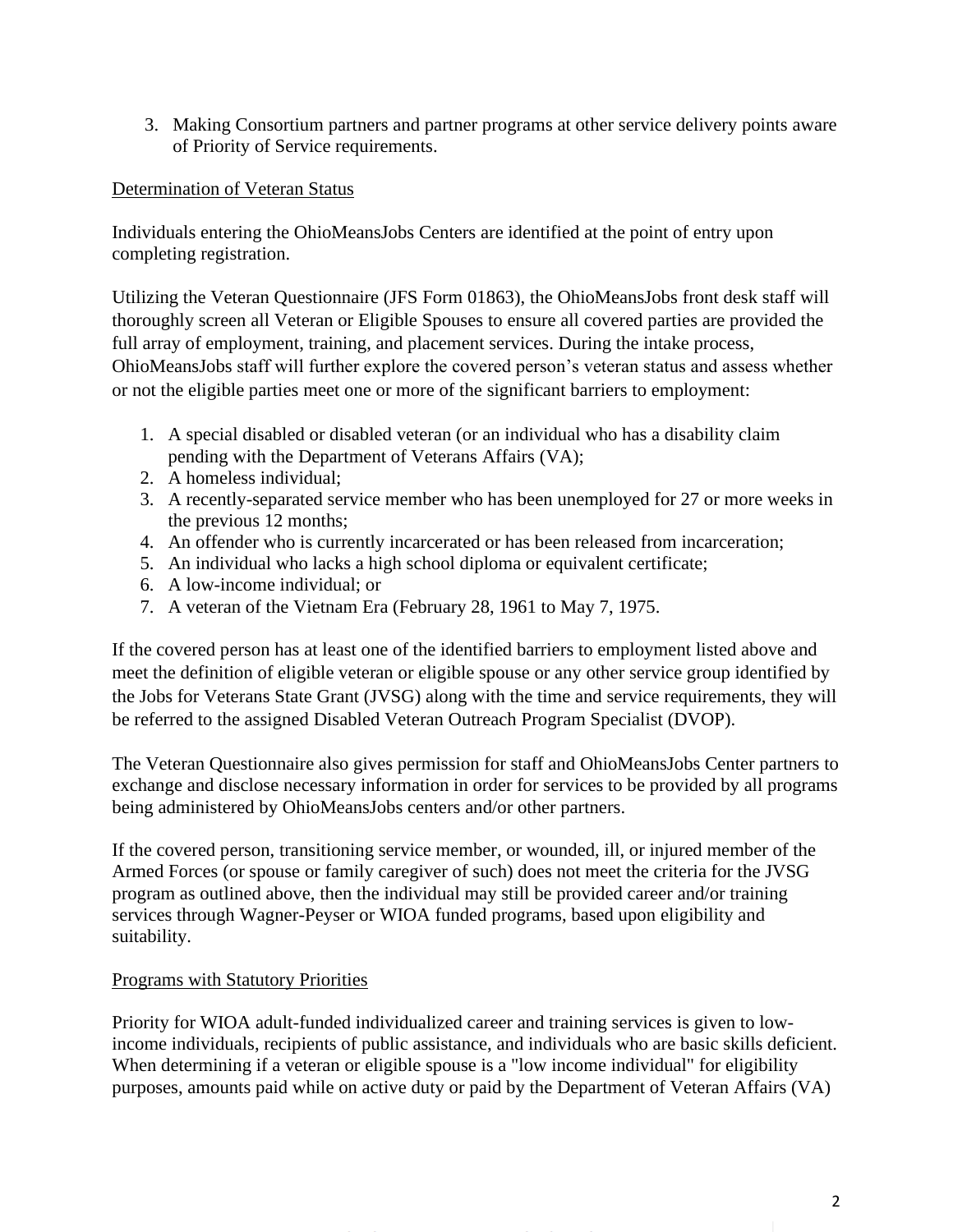for vocational rehabilitation, disability, or related VA-funded programs are not to be considered as income.

A low-income veteran or eligible spouse takes precedence, with all other qualifying requirements being equal, over a low income non-covered person in obtaining individualized career services and training services. This does not allow for "bumping" of non-covered persons who had previously been accepted into a program prior to the covered person applying within the same program. However, if there is a waiting list, the veterans or eligible spouses receive access to the service instead of or before the non- covered person on the waiting list.

In Area 11 the Workforce Development Board of Central Ohio (WDBCO), and OhioMeansJobs center operator will coordinate and share monitoring responsibilities. These monitoring responsibilities include a review of the implementation of internal policies and procedures and how these procedures result in compliance with the priority of service requirements. Priority of service will be reviewed on a yearly basis as part of the internal monitoring procedures.

## **Definitions:**

Caregiver: With respect to an eligible veteran, an individual who provides personal care services to the veteran.

Covered person: A veteran or his/her eligible spouse.

Disabled veteran: A veteran who is entitled to compensation (or who, except for the receipt of military retired pay, would be entitled to compensation) under the Department of Veteran Affairs, or a veteran who was discharged or released from active duty, because of a serviceconnected disability.

Disabled Veterans' Outreach Program (DVOP) Specialist: The individual who provides basic and individualized career services and facilitates placements to meet the employment needs of veterans.

Eligible spouse: An individual who is one of the following:

- 1. The spouse of any person who died of a service-connected disability.
- 2. The spouse of any member of the Armed Forces serving on active duty who, at the time of application for assistance, is listed in one or more of the following categories and has been so listed for a total of more than 90 days:
	- a. Missing in action;
	- b. Captured in the line of duty by a hostile force;
	- c. Forcibly detained or interned in the line of duty by a foreign government or power for a total of more than 90 days; or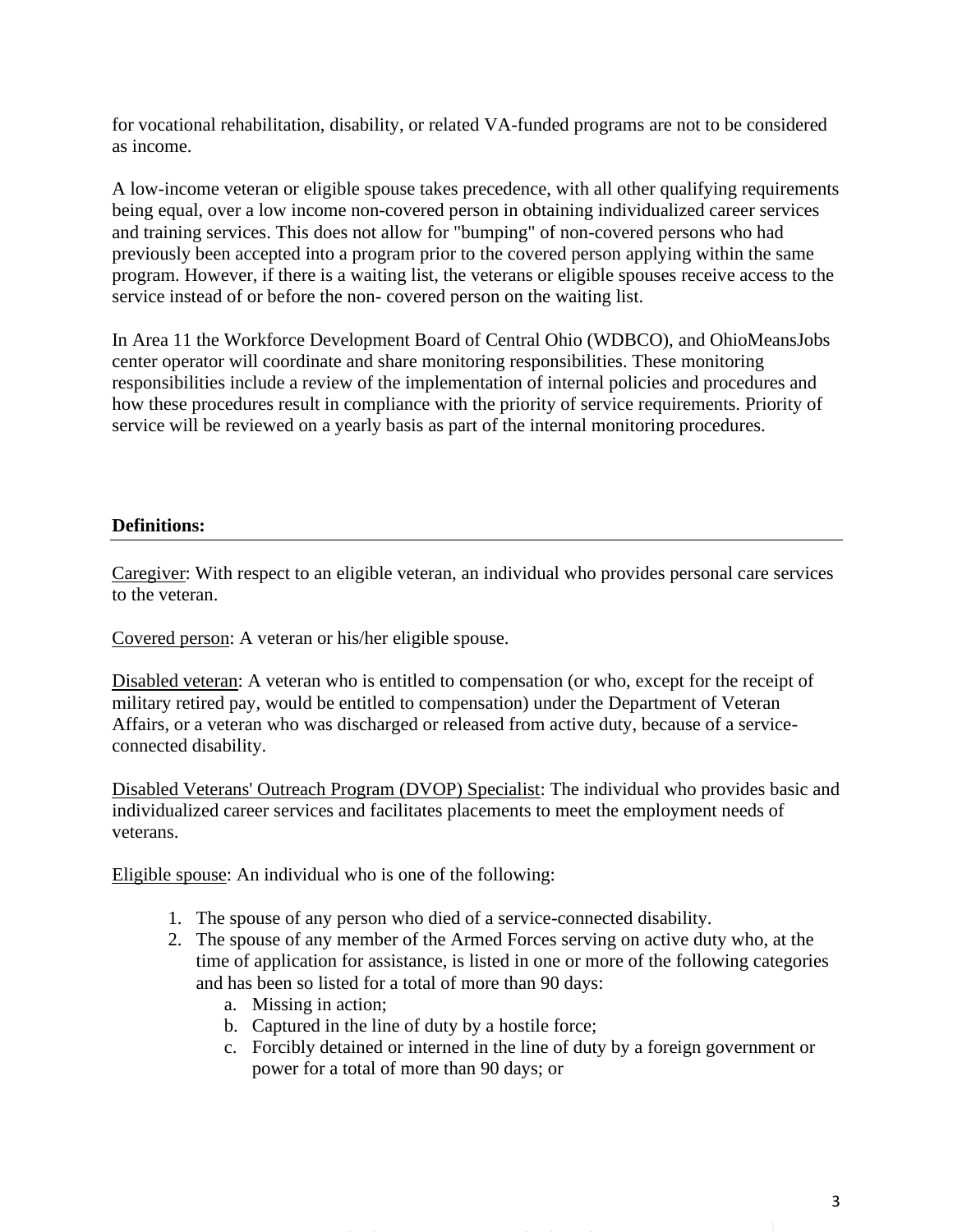d. The spouse of any person who has a total (100%) disability permanent in nature resulting from a service-connected disability or the spouse of a veteran who died while a disability was so evaluated was in existence.

Eligible veteran (for Jobs for Veterans State Grant (JVSG) Program): A person who:

- 1. Served on active duty for a period of more than 180 days and was discharged (or) released with other than a dishonorable discharge;
- 2. Was discharged or released from active duty because of a service-connected disability; or
- 3. Is a member of a reserve component under an order to active duty pursuant to 10 U.S.C. 12301(a), (d) or (g), 12302 or 12304, served on active duty during a period of war or in a campaign or expedition for which a campaign badge was authorized, and was discharged or released from such duty with other than dishonorable discharge.

Family caregiver: With respect to an eligible veteran, a family member who is a caregiver of the veteran.

Family member: With respect to an eligible veteran, an individual who:

- 1. Is a member of the family of the veteran, including:
	- a. Missing in action;
	- b. Captured in the line of duty by a hostile force;
	- c. Forcibly detained or interned in the line of duty by a foreign government or power for a total of more than 90 days; or
	- d. The spouse of any person who has a total (100%) disability permanent in nature resulting from a service connected disability or the spouse of a veteran who died while a disability was so evaluated was in existence.
- 2. Lives with, but is not a member of the family of the veteran.

Homeless individual (Sections 103 (a) and (b) of the McKinney – Vento Homeless Assistance Act (42 U.S.C. 11302 (a) and (b), as amended)) means:

- 1. An individual or family
	- a. Who lacks a fixed, regular, adequate nighttime residence;
	- b. With a primary nighttime residence that is a public or private place not designed for or ordinarily used as a regular sleeping accommodation for human beings, including a car, park, abandoned building, bus or train station, airport, or camping ground;
	- c. Living in a supervised publicly or privately operated shelter designated to provide temporary living accommodations (including hotels and motels paid for by Federal, State, or local government programs for low-income individuals or by charitable organizations, congregate shelters, and transitional housing); or
	- d. Who resided in a shelter or place not meant for human habitation and who is exiting an institution where he or she temporarily resided; or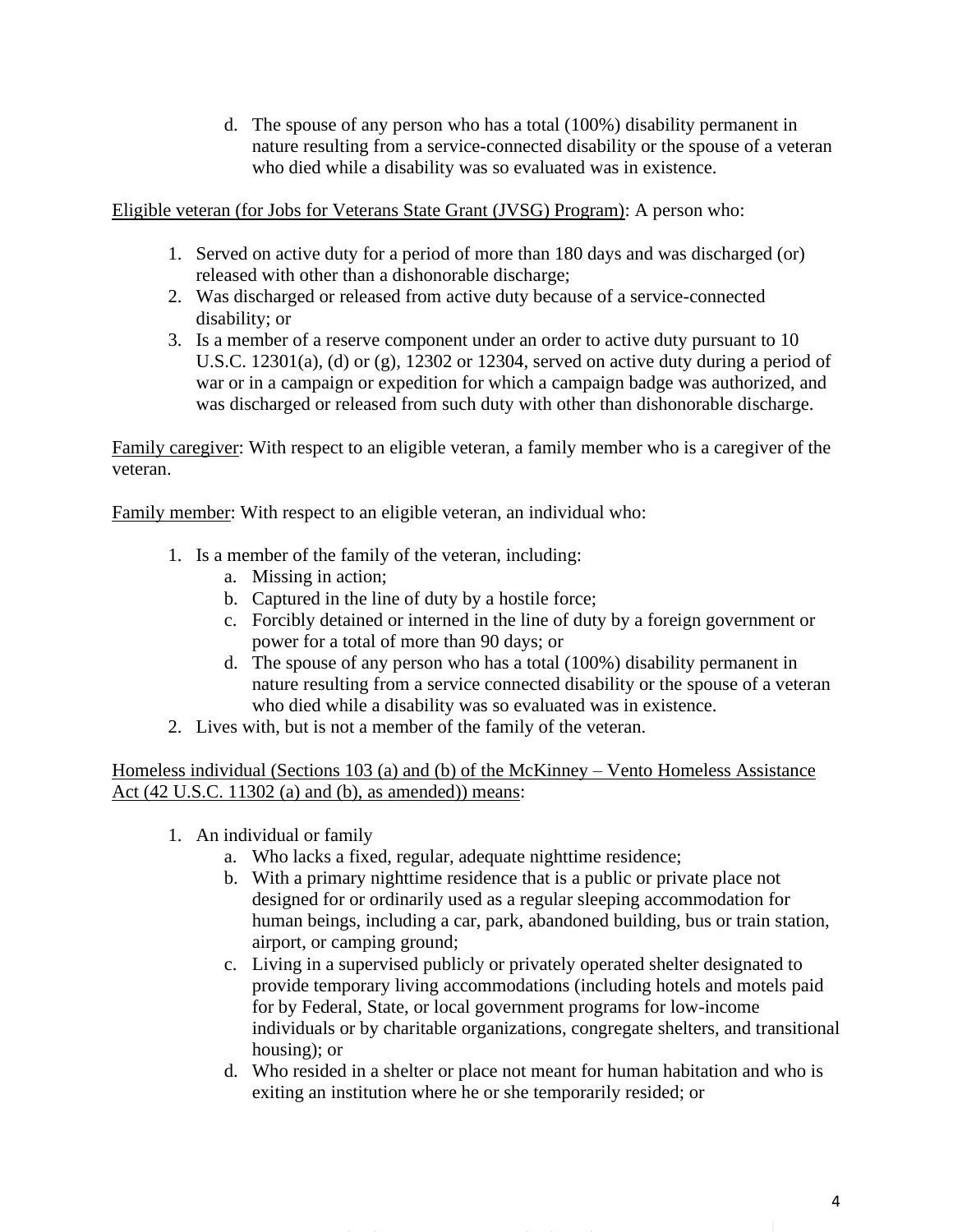- 2. An individual or family:
	- a. Who will imminently lose their housing, including housing they own, rent, or live in without paying rent, are sharing with others, and rooms in hotels or motels not paid for by Federal, State, or local government programs for low-income individuals or by charitable organizations, as evidenced by:
		- i. A court order resulting from an eviction action that notifies the individual or family that they must leave within 14 days;
		- ii. The individual or family having a primary nighttime residence that is a room in a hotel or motel and where they lack the resources necessary to reside there for more than 14 days; or
		- iii. Credible evidence indicating that the owner or renter of the housing will not allow the individual or family to stay for more than 14 days, and any oral statement from the individual seeking homeless assistance that is found to be credible evidence for the purposes of this clause; and
	- b. Has no subsequent residence identified; and
	- c. Lacks the resources or support networks needed to obtain other permanent housing; or
- 3. Unaccompanied youth and homeless families with children and youth defined as homeless under other Federal statutes who:
	- a. Have experienced a long-term period without living independently in permanent housing;
	- b. Have experienced persistent instability as measured by frequent moves over such period; and
	- c. Can be expected to continue in such status for an extended period of time because of chronic disabilities, chronic physical health or mental health conditions, substance addiction, histories of domestic violence or childhood abuse, the presence of a child or youth with a disability, or multiple barriers to employment.
- 4. Notwithstanding any of the provisions above, the definition of "homeless" shall include any individual or family who is fleeing, or is attempting to flee, domestic violence, dating violence, sexual assault, stalking, or other dangerous or lifethreatening conditions in the individual's or family's current housing situation, including where the health and safety of the children are jeopardized, and who have no other residence or lack the resources or support networks to obtain other permanent housing.

Low-income individual (Section 3(36)(A)(i) and (ii) of the Workforce Innovation and Opportunity Act (WIOA)): For the purposes of this policy, the term "low income individual" means an individual who receives or in the past 6 months has received, assistance through the supplemental nutrition assistance program (SNAP) established under the Food and Nutrition Act of 2008; the program of block grants to States for temporary assistance for needy families (TANF) program under part A of title VI of the Social Security Act, or the supplemental security income (SSI) program established under title XVI of the Social Security Act, or other incomebased public assistance, or is in a family with total family income that does not exceed the higher of: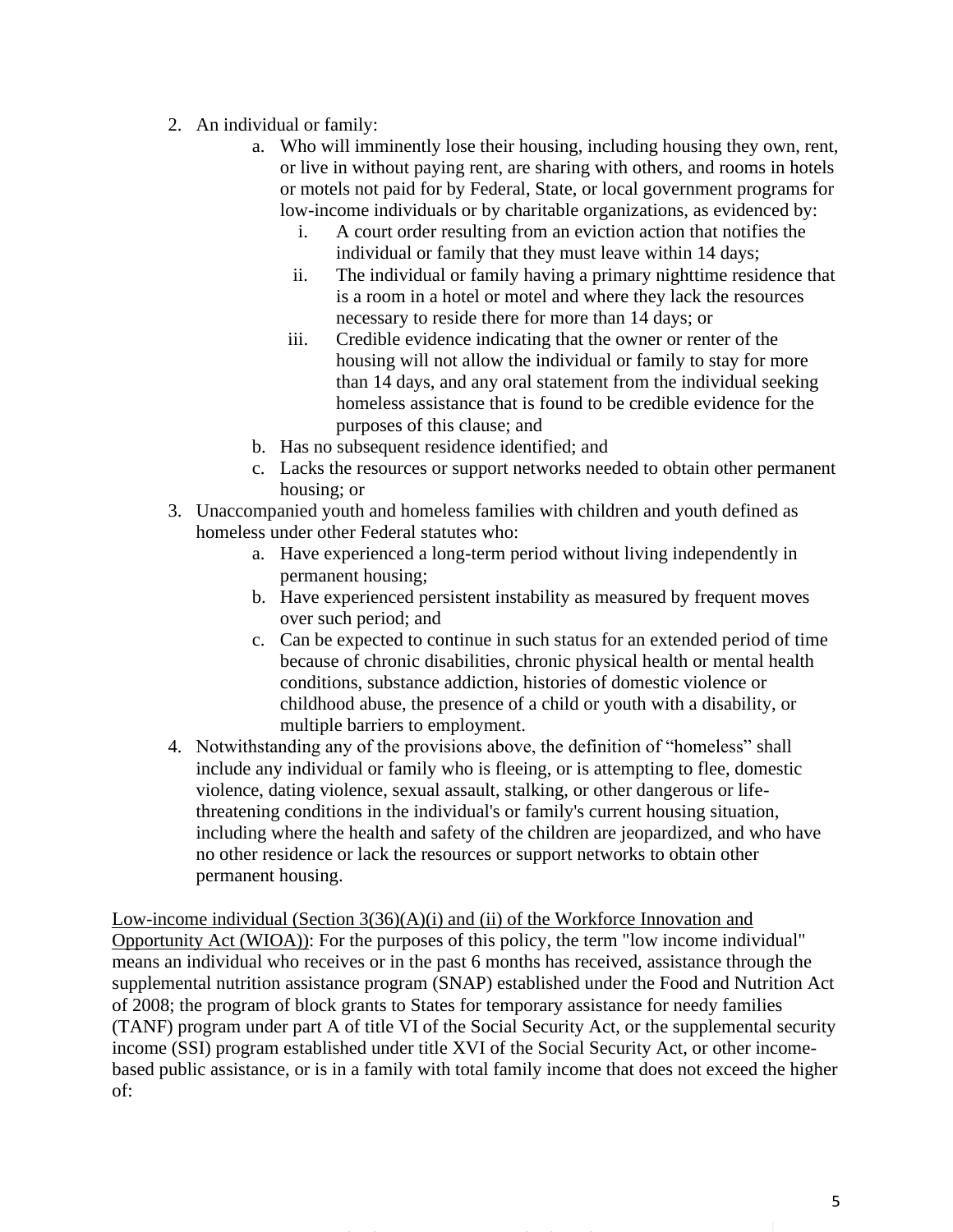- i. The poverty line; or
- ii. 70 percent of the lower living standard income level.

Non-covered person: Any individual who meets neither the definition of "veteran," nor the definition of "eligible spouse."

Offender (Section 3(38) of WIOA): An adult or juvenile who:

- 1. Is or has been subject to any stage of the criminal justice process, and for whom services under WIOA may be beneficial; or
- 2. Requires assistance in overcoming artificial barriers to employment resulting from a record of arrest or conviction.

Priority of service: With respect to any qualified job training program, a covered person shall be given priority over a non-covered person in obtaining all employment, training, and placement services provided under the program.

Recently-separated service member: Any veteran during the three year period beginning on the date of such veteran's discharge or release from active duty.

Service-connected disability: A disability resulting from disease or injury incurred or aggravated during active military service.

Special disabled veteran: A veteran who is entitled to compensation under laws administered by the U.S. Department of Veterans Affairs for:

- 1. Disabilities rated at 30 percent or higher; or
- 2. Disabilities rated at 10 to 20 percent, if the individual has a serious employment disability; or
- 3. A veteran who was discharged or released from active duty because of a serviceconnected disability.

Spouse: Someone who is married.

Transitioning service member: An individual in active duty status (including separation leave) who registers for employment services and is within 24 months of retirement or 12 months of separation.

Veteran (for priority of service): Any person who served at least one day in the active military, naval, or air service, and who was discharged or released under conditions other than "dishonorable." Active service includes full-time Federal service in the National Guard or a Reserve component, other than full-time duty for training purposes.

Veteran of the Vietnam Era: Any person who fulfills the previous definition of "Veteran" and served between February 28, 1961 and May 7, 1975.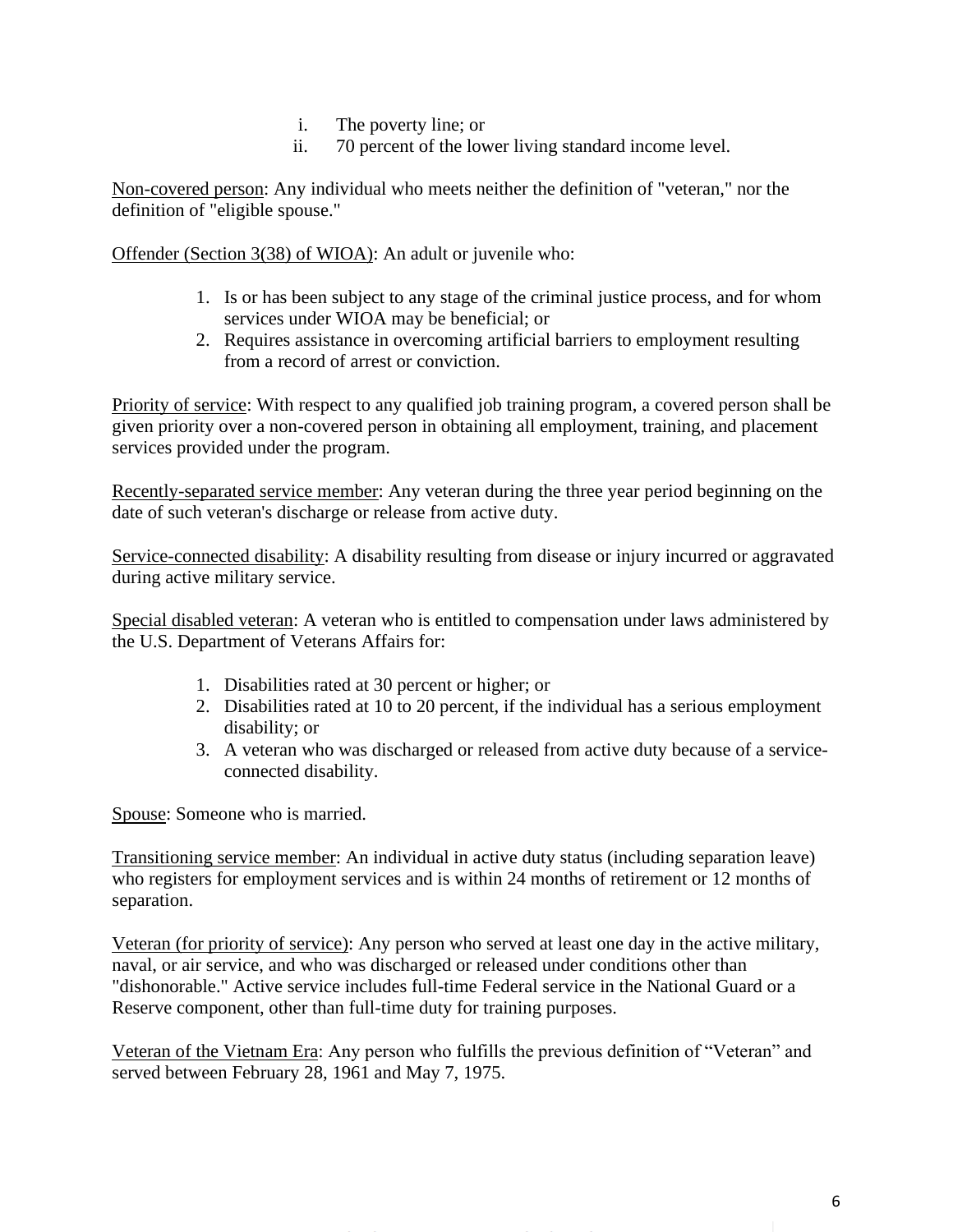#### **References:**

Workforce Innovation and Opportunity Act, §§ 3(36)(A)(i)(ii) and 3(38), Pub. L. 113-128.

20 C.F.R. §§ 680.650 – 680.660.

Jobs for Veterans Act, § 2(a), Pub. L. 107-288, (codified at 38 U.S.C. § 4215).

Priority of Service for Covered Persons; Final Rules, 73 FR 78142 - 78144 (December 19, 2008).

20 C.F.R §§ 1010.110 – 1010.200 (2008).

38 U.S.C. § 4211.

USDOL, Training and Employment Guidance Letter No. 19-13, Change 2, Expansion and Clarification of Homeless Definition as a Significant Barrier to Employment (SBE), (October 30, 2015).

USDOL, Training and Employment Guidance Letter No. 19-13, Change 1, Expansion and Clarification of Definition of Significant Barriers to Employment for Determining Eligibility for the Disabled Veterans' Outreach Program (DVOP), (February 11, 2015).

USDOL, Veterans' Program Letter No. 03-14, Change 1, Expansion and Clarification of Definition of Significant Barriers to Employment for Determining Eligibility for the Disabled Veterans' Outreach Program (DVOP), (February 11, 2015).

USDOL, Training and Employment Notice No. 10-14, American Job Center (AJC) Participation in Capstone Activities and Other Outreach to Transitioning Service Members, (September 29, 2014).

USDOL Veterans' Program Letter No. 08-14, Designation for Additional Populations Eligible for Services from Disabled Veterans' Outreach Program (DVOP) Specialists: Transitioning Service Members in need of Intensive Services; and Wounded, Ill, or Injured Service Members Receiving Treatment at Military Treatment Facilities or Warrior Transition Units (MTFs - WTUs); and the Spouses and Family Caregivers of such Wounded, III or Injured Service Members, (September 26, 2014).

USDOL, Training and Employment Guidance Letter No. 20-13, Change 2, Designation of Additional Population of Veterans Eligible for Services from the Disabled Veterans' Outreach Program Specialists, (April 10, 2014).

USDOL, Training and Employment Guidance Letter No. 19-13, Jobs for Veterans' State Grants (JVSG) Program Reforms and Roles and Responsibilities of American Job Center (AJC) Staff Serving Veterans, (April 10, 2014).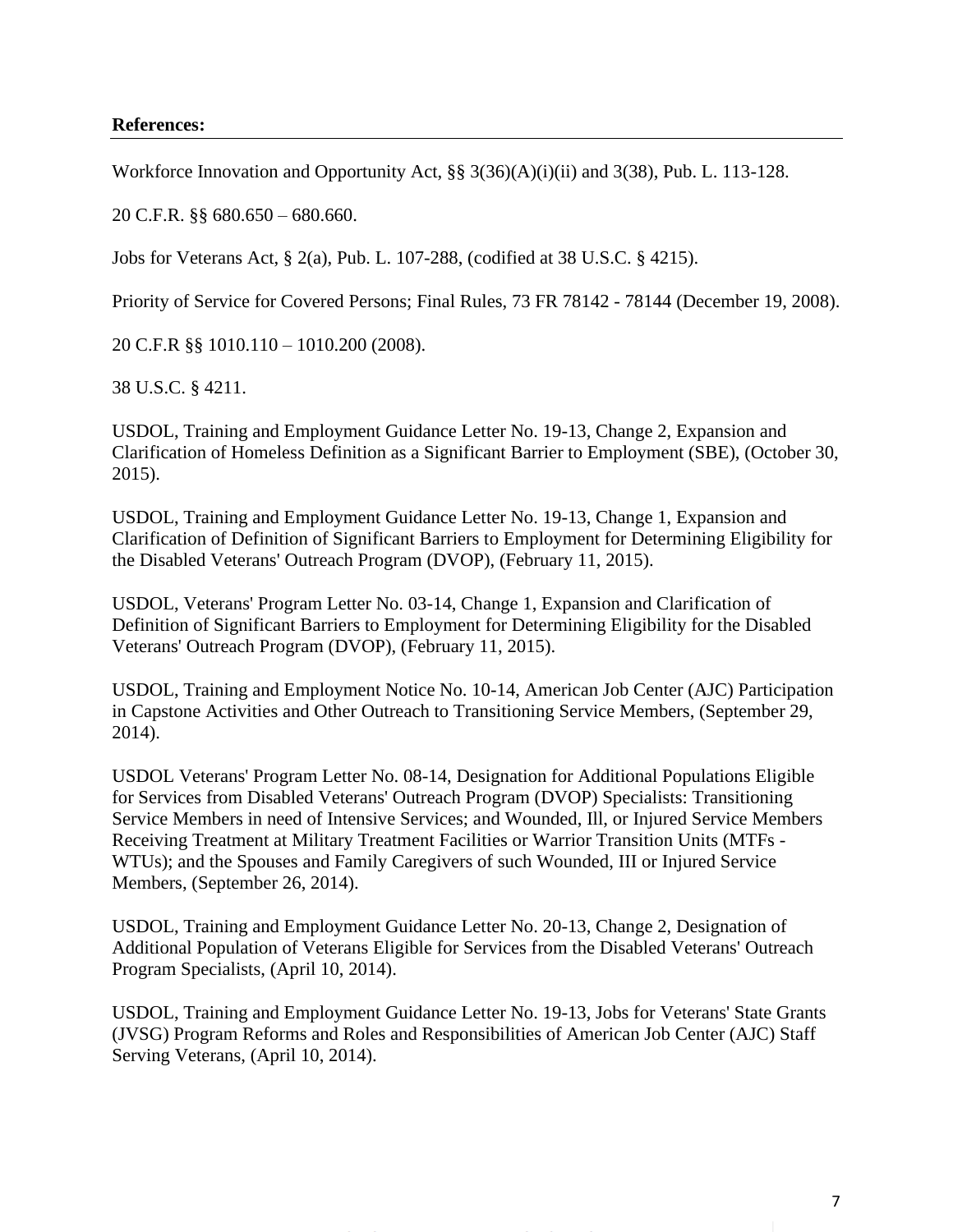USDOL Veterans' Program Letter No. 04-14, Designation for Additional Population of Veterans Eligible for Services from Disabled Veterans Outreach Program Specialist – Veterans Ages 18- 24, (April 10, 2014).

USDOL Veterans' Program Letter No. 03-19, Designation of Additional Populations Eligible for Services from Disabled Veteran's Outreach Program Specialists, (February 7, 2019).

USDOL Veterans' Program Letter No. 03-14, Jobs for Veterans' State Grants (JVSG) Program Reforms and Roles and Responsibilities of American Job Center (AJC) Staff Serving Veterans, (April 10, 2014).

USDOL, Training and Employment Notice No. 15-10, Protocol for Implementing Priority of Service for Veterans and Eligible Spouses in all Qualified Job Training Programs Funded in whole or in part by the U.S. Department of Labor (DOL), (November 10, 2010).

USDOL, Training and Employment Guidance Letter No. 10-09, Implementing Priority of Service for Veterans and Eligible Spouses in all Qualified Job Training Programs Funded in whole or in part by the U.S. Department of Labor (DOL), (November 10, 2009).

USDOL Veterans' Program Letter No. 07-09, Implementing Priority of Service for Veterans and Eligible Spouses in all Qualified Job Training Programs Funded in Whole or in Part by the U.S. Department of Labor, (November 10, 2009).

ODJFS, Workforce Innovation and Opportunity Act Policy Letter No. 17-01, Mandate Use of OhioMeansJobs.com, (September 15, 2017)